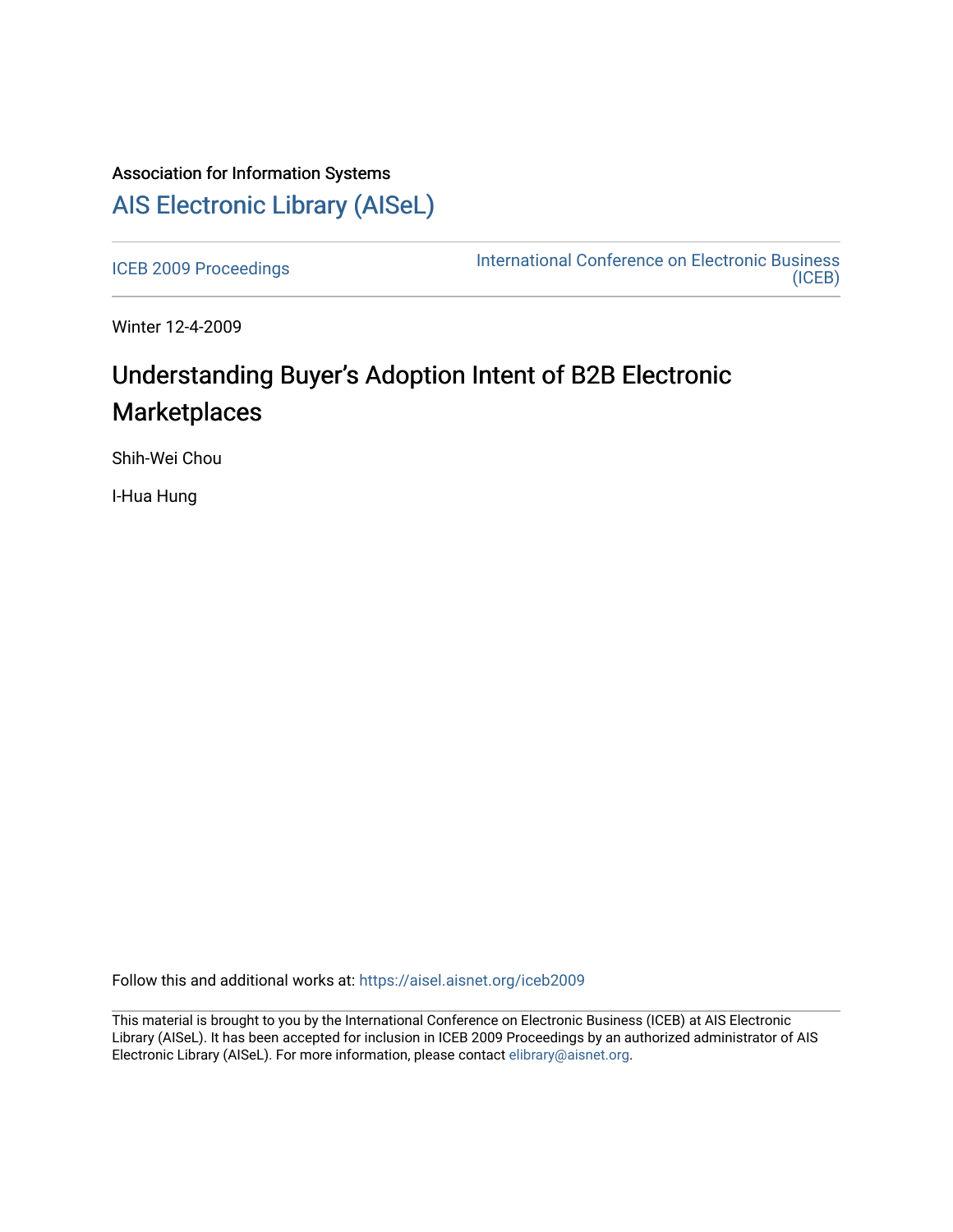# **UNDERSTANDING BUYER'S ADOPTION INTENT OF B2B ELECTRONIC MARKETPLACES**

Shih-Wei Chou<sup>1</sup>, and I-Hua Hung<sup>2</sup>

<sup>1</sup>Department of Information Management, National Kaohsiung First University of Science and Technology, Taiwan, R.O.C.

 $2^2$ College of Management, National Kaohsiung First University of Science and Technology,

# Taiwan, R.O.C.

<sup>1</sup>swchou@ccms.nkfust.edu.tw; <sup>2</sup>u9628911@ccms.nkfust.edu.tw

## **Abstract**

Despite the significant role of business-to-business (B2B) e-marketplaces (EMPs) in providing firms with opportunities to transform the way that organizations conduct trading activities and supply chain management (SCM) tasks, few studies emphasize the motive for adoption intent of EMPs. Drawing on institutional theory and information processing theory, this study develops a model aiming for delineating the relationship between institutional pressures (in terms of mimetic, coercive, and normative pressures), benefits of SCM tasks (involving interdependent tasks and procurement life cycle (PLC) activities), and adoption intent. Data collected from 79 potential adopters of EMPs largely support our research hypotheses. Theoretical contribution and managerial implications of this study are discussed.

**Key words:** institutional pressures, supply chain management (SCM), e-marketplaces (EMPs), interdependent tasks, procurement life cycle (PLC)

# **Introduction**<br>(EMPs), as

E-marketplaces (EMPs), as one kind of inter-organizational systems, enhance communication, coordination and collaboration between trading partners or buyers and sellers. Studies also suggest that EMP plays a key role in the performance of supply chain management (SCM) and business-to-business (B2B) commerce [23][22][30], arguing that EMPs enable seamless information, as well as physical and financial flow between firms. EMPs have the potential to offer enormous benefits to both organizational buyers and sellers. The major benefit for sellers is to broaden their customer bases and to reach out to new profitable customers, leading to new trading activities between business partners. Buyers benefit mainly from significant reduction in procurement costs [32][41]. Given the large potential of B2B e-marketplaces, quite a few B2B e-marketplaces

have launched in the dot-com boom period of the late 1990s [40]--more than 4000 B2B e-marketplaces are in operation by 2004 [39].

Although some experts are optimistic about the future of e-marketplaces, others show that about two B<sub>2B</sub> e-marketplaces would be sufficient in each industry [2]. Empirical findings show that many of the e-marketplaces established in the dot-com era have terminated their operations without ever turning a profit [29]. But many others have successfully been established as viable arenas for organizational trading activities in industries such as cars, metals, and chemicals [32][39]. Given the many thriving B2B e-marketplaces, major market analyst firms, including Gartner Research and Meta Groupt, begin to predict the renaissance of e-marketplaces.

Various types of B2B e-marketplaces have been established to date. Among the large number of approaches used to classify them, it is worth mentioning the following two to identify the scope of the present study. The first is based on who operates a B2B e-marketplace (private versus nonprivate), and the second on the number of industries served by a market-place (vertical versus horizontal). Private marketplaces are owned and operated by an individual company to connect itself directly to its buyers/suppliers (e.g. Wal-Mart). The nonprivate marketplaces incorporate public and consortium-based e-marketplaces, which are created and operated by an independent third-party intermediary (e.g. Alibaba) and a group of dominant players in an industry (e.g. Elemica) respectively [35]. Vertical marketplaces are industry specific (e.g. Covisint), while horizontal marketplaces serve more than one industry (e.g. Global Trade Village). The current study focuses on intermediary e-marketplaces serving more than one industry because most of the existing e-marketplaces fall into this category [32].

Despite the potential benefits of using B2B e-marketplaces to facilitate organizational trading activities, relative few of the prior studies investigate the intention of EMPs adoption intent. To fill this gap,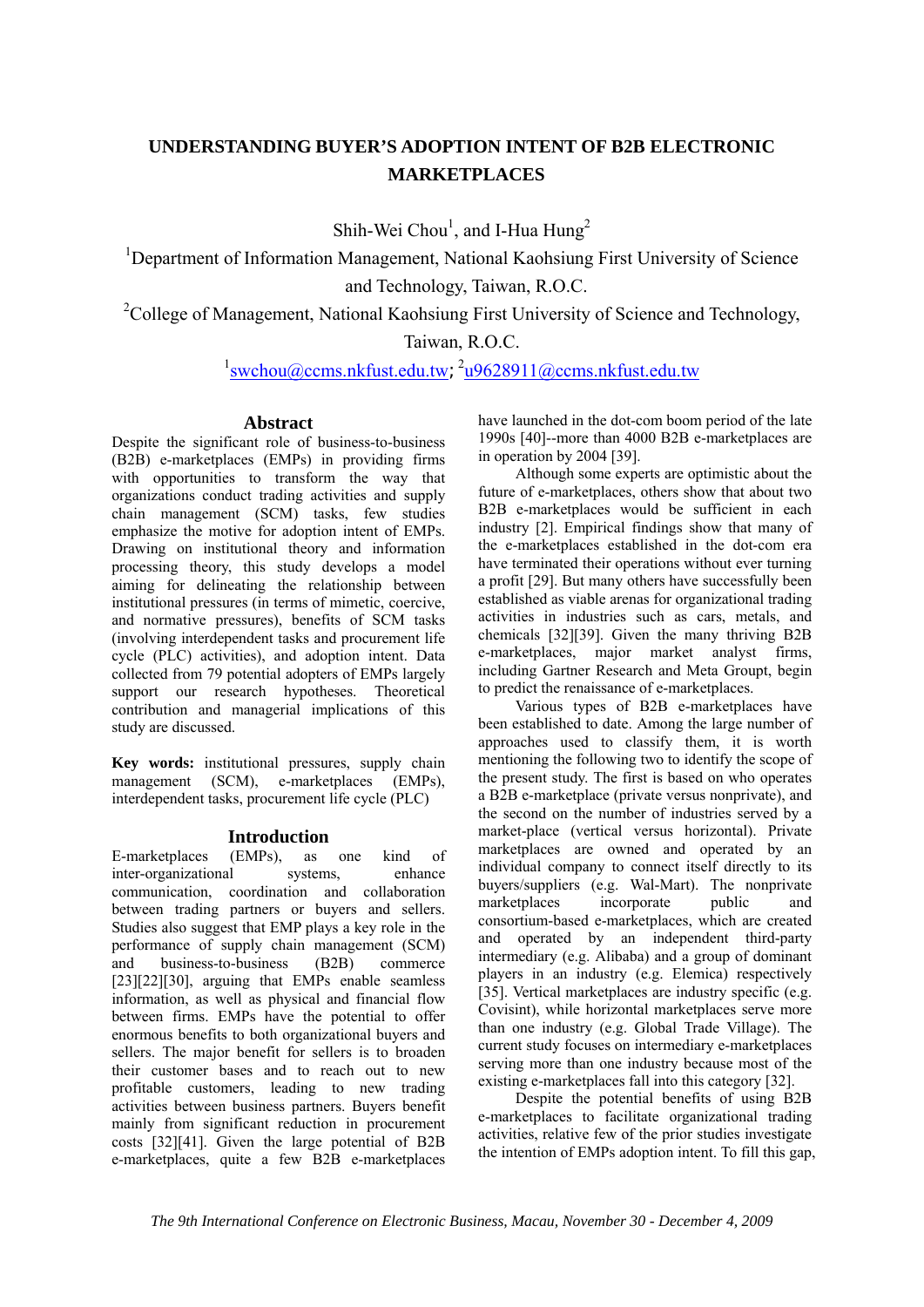drawing on both institutional theory and information processing theory, this study seeks to better understand the motivation of B2B e-marketplaces adoption. EMPs differ significantly from vertical integration in traditional organizations in that supply chain partners are integrated via information flows rather than ownership [16]. According to them, the main features of EMPs are the shift from connection of physical processes, including shipment, inventory, and warehousing, to information-based integration across upstream and downstream operations. This study focuses on two fundamental features of SCM tasks, channel interdependence and procurement life cycle (PLC) [23][30], and understanding how the efficiency of them is related to a firm's motive for EMPs adoption intent. Channel interdependence refers to dependence of a SCM task between partners in SCM context, including pooled interdependence, sequential interdependence, and reciprocal interdependence [38]. Procurement life cycle (PLC) entails all the internal and external operations regarded as necessary for a SCM task, including five stages (search, negotiation and price discovery, ordering, order coordination, and payment) [24]. Since both PLC and task interdependence play a key role in affecting SCM performance based on organizational information processing theory, this study investigates how they affect the adoption of EMPs.

In addition to the motivation of improving information processing efficiency, drawing on institutional theory, EMPs adoption can also be affected by legitimacy [20][22]. Specifically, institutional pressures, i.e. coercive, mimetic and normative pressures, have been proposed and found to be significant factors leading a firm to conform to norms and expectations regulated by other constituents, either trading partners or competitors in the institutional environments [22][32]. While prior work has identified the roles of institutional pressures and information processing in adoption intent separately, they fail to consider how institutional pressures affect the efficiency of fundamental

features of SCM tasks (PLC and channel interdependence), which in turn influences the adoption intent. According to institutional theory, organizations' decision making can best be understood with the lens of organizational legitimacy, which refers to the acceptance of an organization within its external environment. Legitimacy is conferred on an organization by external constituents when the values and actions of the organization are congruent with its external environment, such as their key suppliers and other organizations that produce similar services or products [15].

Based on the above rationale, the questions this paper seeks to answer are: (1) how do institutional pressures affect the way in which buyers employ the key features of SCM tasks (in term of PLC and channel interdependence)? (2) and how the above features in turn influence buyers' motive for EMPs adoption intent? In answering these questions, this research differs from prior EMPs-related investigations in the following ways. First, as a novel contribution, we investigate to what extent the features of SCM tasks mediate the effect of institutional forces on EMPs adoption intent. Second, recognizing the inherent multidimensionality of the concept of SCM tasks, PLC and channel interdependence are selected to represent the information processing capability of a firm and a SCM context it faces respectively. Finally, this study extends prior research on EMPs adoption intent by confirming that EMPs adoption intent is affected by both institutional forces and the features of SCM tasks, and the latter also mediates the relationship between institutional forces and adoption intent. Our findings enrich information processing and institutional theory by showing how they can be used together to explain EMPs adoption intent.

### **Theory and hypothesis development**

Figure 1 lists the research model of this study. To explain buyers' intent of EMPs adoption, this study draws on two theories—organizational information processing theory (OIPT) and institutional theory,



Figure 1. Research model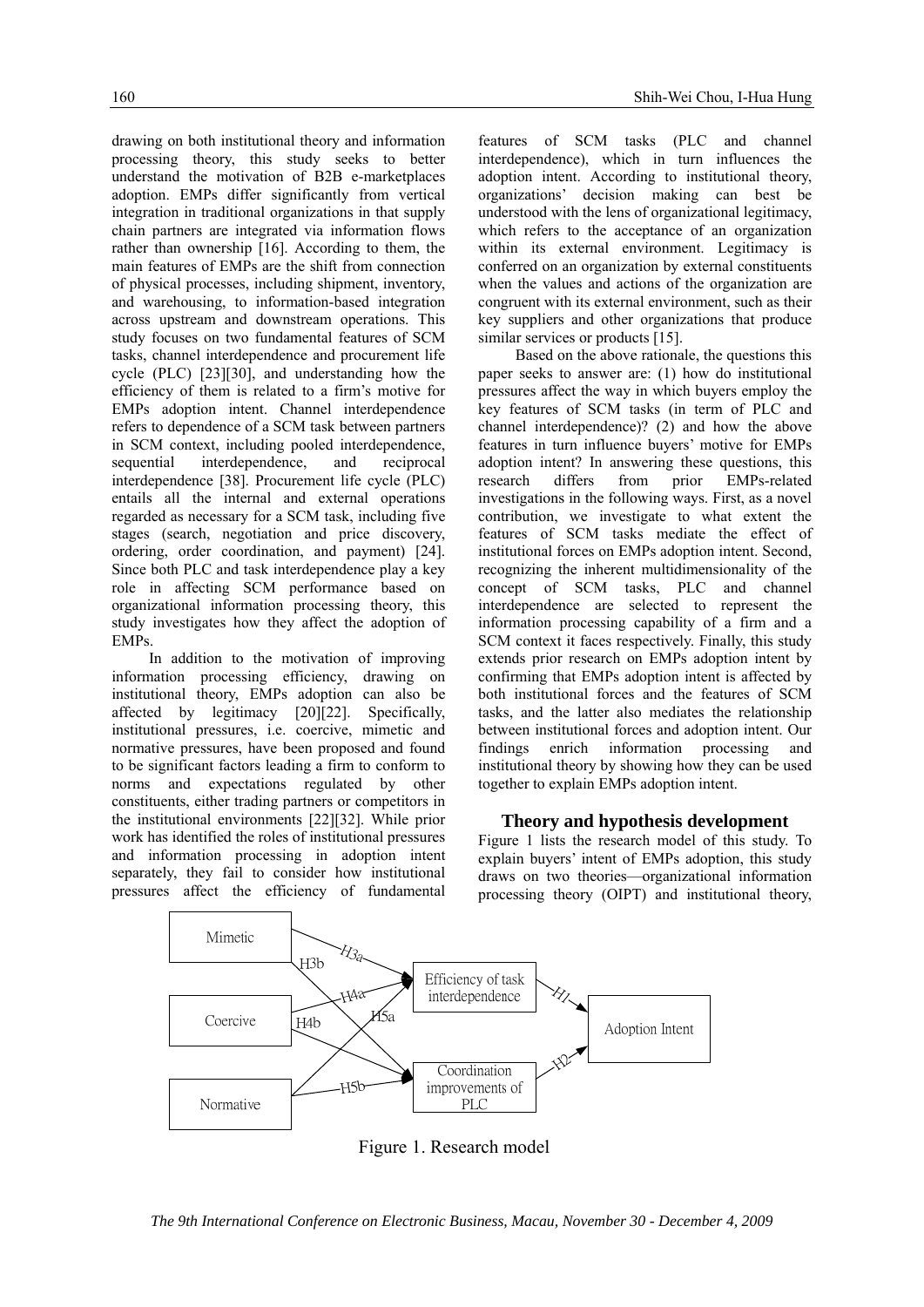and postulates that the key reasons for a firm's adoption of EMPs are usually based on two primary motives—improving the effectiveness of information processing and achieving organizational legitimacy [20][23]. For the former, organizations adopt B2B e-marketplaces based on the rationalistic expectation of processing information efficiently and effectively such as collection of appropriate information, firms' timely movement for addressing the uncertainty in the supply channel, and transmission without distortion [23]. On the other hand, firms that embrace the legitimacy-oriented perspective as their primary motive for adopting B2B e-marketplaces emphasize the importance of social norms and institutional expectations existing in the external environment. For example, a firm devotes its time and energy to developing more effective processes and strategies of PLC and of interdependent tasks because others have already adopted them. Following prior work [11][37], adoption intent was chosen as the dependent variable for potential adopters.

#### **Organizational information processing theory and intermediate benefits of B2B commerce**

According to OIPT, in order to prosper, organizations must resolve uncertainty. Different organizations may be confronted by different amount and types of uncertainty, including the unstable external environment, the predictable core processes, and the level of interdependence among those subdivisions [19]. B2B e-marketplaces can be viewed as a particular class of information processing mechanism [35]. One of the motives that firms participate in a B2B e-marketplace is because it may help the firms obtain quality information [8][19]. To improve channel performance and handle the contextual factors that give rise to information processing needs that a supply channel faces, firms participating in the channel relationships use appropriate information processing mechanism to enhance the information flow and thereby reduce uncertainty [30].

Effective information processing is likely to affect the coordination of business operations and monitoring of operations, from which the performance of SCM tasks can be improved [23]. Coordination costs are costs of coordinating decisions and operations among economic activities that occur between channel partners [6]. The decision and operational activities in the procurement cycle include ordering, receiving and storing products, and payments [30]. Studies also report that IT is capable of reducing both of these costs [5][26]. They propose that when choosing from alternative IT-enabled governance structures, a firm tends to use the one that best fits its economic efficiency rationales. Two types of IT-enabled governance structures have been identified—electronic markets (e.g. nonprivate B2B e-marketplaces) and electronic hierarchies (e.g.

electronic data exchange (EDI)) [32][35].

Barua et al. (1995) argue that truly understanding how IT investments create value for the organization requires a research model that includes the intermediate benefits or intermediate variables through which the functional impacts occur. Understanding the intermediate benefits helps us explain why buyers adopt e-marketplaces in more details. Two types of intermediate benefits are likely to improve transaction efficiency in the context of B2B e-marketplaces—efficiency of interdependent tasks and coordination improvements of procurement life cycle activities (PLC) [23][30].

In the continuum of task interdependence, three anchor points have been identified—pooled interdependence, sequential interdependence, and reciprocal interdependence [23][38]. Since task interdependence plays a key role in affecting information uncertainty and performance in SCM context, the above three types of interdependence were used to measure firms' capability of handling uncertainty. Pooled dependency is likely to result in a mutual dependence because the supply-channel participants pool their resources. For example, the channel partners may share resources such as transportation vehicles and call center operations. In this situation, channel partners may exchange information that is limited to what is operationally necessary. Sequential dependency implies that units work in series where the output from one unit becomes input to another unit. For instance, an automobile manufacturer focusing on assembly lines production uses the automobile parts produced by partners in the alliance. To perform the above operations effectively and efficiently, the channel partners need to exchange information about related activities of B2B commerce, including order entry, and inventory control. Finally, in reciprocal dependency, members of a supply channel feed their work back and forth among themselves—each receives input from and provides output to the other, often interactively. Reciprocal dependency is usually used for highly customized components or integrated subsystems that entail high levels of coordination between the channel participants [7]. To achieve this, exchanging information between partners across multiple stages is necessary, from the concept design through the development of tooling and manufacturing processes at the assembler and the supplier [9].

Given all of the three forms of interdependence are likely to occur in B2B commerce and the extent to which the success of a supply channel depends on how firms are capable of processing the information of the above interdependence efficiently and effectively [23], we expect that EMPs' information processing capabilities to handle the information processing need of channel dependency (i.e.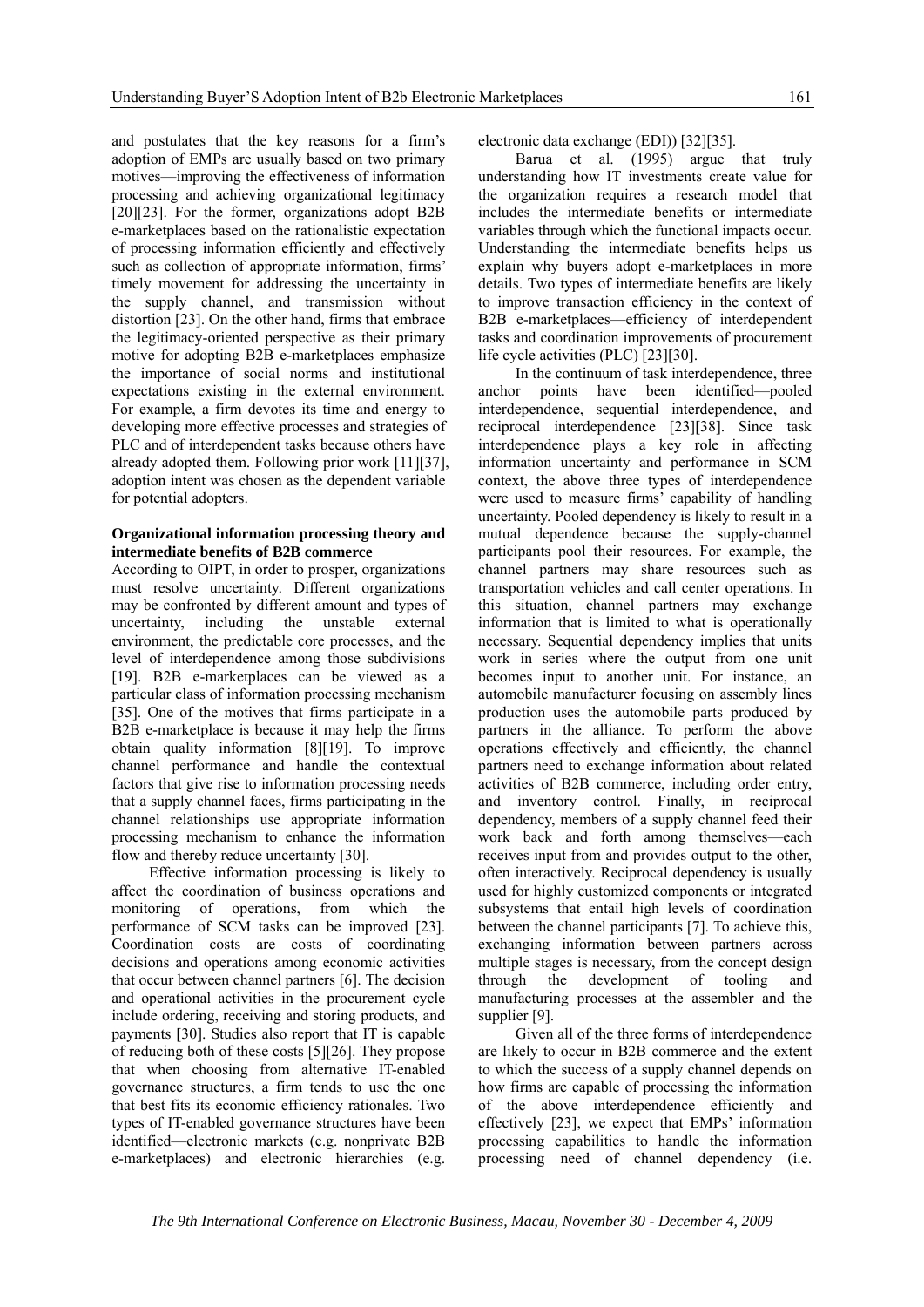efficiency of task interdependency) play a key role in their adoption intent. This leads to H1.

**H1:** Efficiency of task interdependence will positively influence the adoption intent of a B2B e-marketplace among organizational buyers.

In addition to the efficiency of interorganizational task, how to coordinate the internal activities of firms may also affect their adoption intent of a B2B e-marketplace. Theory suggests that when confronted with uncertainty, including demand uncertainty, supply uncertainty, and relationship uncertainty (firm and supplier investment, and trust), firms implement structural mechanisms and information processing capability to enhance the information flow and thereby reduce uncertainty [30]. This usually entails the redesign of business processes in organizations and implementation of integrated IS (information systems) that improve information flow and reduce uncertainty within organizational subunits [12][23].

Following Premkumar et al (2005), a firms' capability of addressing uncertainty and facilitating information flow is conceptualized as the coordination improvements of PLC activities. PLC activities consist of multiple stages, including search, negotiation and pricing or price discovery, ordering, order coordination, and payment [24]. Each stage has different communication needs—while some stages rely on unstructured communication that is difficult to automate, such as communicating customized product specifications or price negotiation, other stages use structured transaction communication, such as orders, invoices, and so on. Fully addressing PLC activities need a variety of information processing capabilities [36], thus a powerful information processing mechanism such as EMP may help a firm coordinate its PLC activities.

Study shows that coordination improvements of PLC play a key role in motivating firms' adoption intent of B2B EMPs [30][35]. The reasons are twofold. First, one of the reasons for buyers' adoption of EMPs is to reduce the transaction cost, which refers to the costs associated with finding someone with whom to do business, reaching an agreement about the price and other aspects, and ensuring that the terms of the agreement are fulfilled [35]. From a transaction cost perspective, the firms emphasizing coordination improvements of a firm's PLC activities are thus more likely to have higher adoption intent of e-marketplaces. Second, theory [25] suggests that the use of EMPs may improve a firm's service and quality in B2B commerce, including continuity of supply, convenience and speed of processing. Firms aiming to improve their coordination of PLC activities hope for a one-stop-shop environment, including value-added information, delivery logistics services, and

customized offerings [35]. Since EMPs aim to provide the above services, we expect that the firms attempting to improve their efficiency of PLC activities are more likely to adopt EMPs. Based on the above arguments, we have H2.

**H2:** Coordination improvements of PLC will positively influence the adoption intent of a B2B e-marketplace among organizational buyers.

#### **Institutional theory and isomorphism pressures**

This study uses institutional theory to explain the role of organizational legitimacy in affecting buyers' motives for the adoption of B2B e-marketplaces. According to institutional theory, organizations' decision making can best be understood with the lens of the concept of organizational legitimacy, referring to the acceptance of an organization within its external environment [13]. Legitimacy is conferred on an organization by external constituents when the values and actions of the organization are congruent with those of its constituents, including key suppliers, consumers, and so on [15]. Organizational isomorphism, indicating that organizations tend to adopt processes, structures, and strategies that their constituents have already adopted, refers to one of the most fundamental mechanisms through which organizations achieve organizational legitimacy [13]. Study suggests that uncertainty about the adoption of new innovation is likely to be reduced by using isomorphism [32]. They identified three types of isomorphic processes--mimetic, coercive, and normative, that serve as external institutional pressures for an organization.

Mimetic pressures indicate that over time organizations become more similar to other organizations in their environment, because the organizations adopt processes or strategies similar to their constituents' [1][15]. Organizations tend to be affected by two types of mimetic pressures. The first one is bandwagon effect, which suggests that when the majority of organizations in their environment have taken the same action, it is likely organizations are subject to imitating these actions without a great of thought [27]. Second, when confronted with high levels of uncertainty about the outcomes of a strategic action, organizations achieve legitimacy by closely monitoring actions taken by others to identify successful practices applied to them and by following the "best practices" adopted by other similar organizations [13]. Mimicking early adopters is able to reduce the costs associated with searching for alternatives [32].

Several IS-related studies have used mimetic isomorphism to explain the adoption of IT. Following Son and Benbasat's (2007) research, this study focuses on two types of mimetic pressures salient to B2B commerce—the extent of adoption by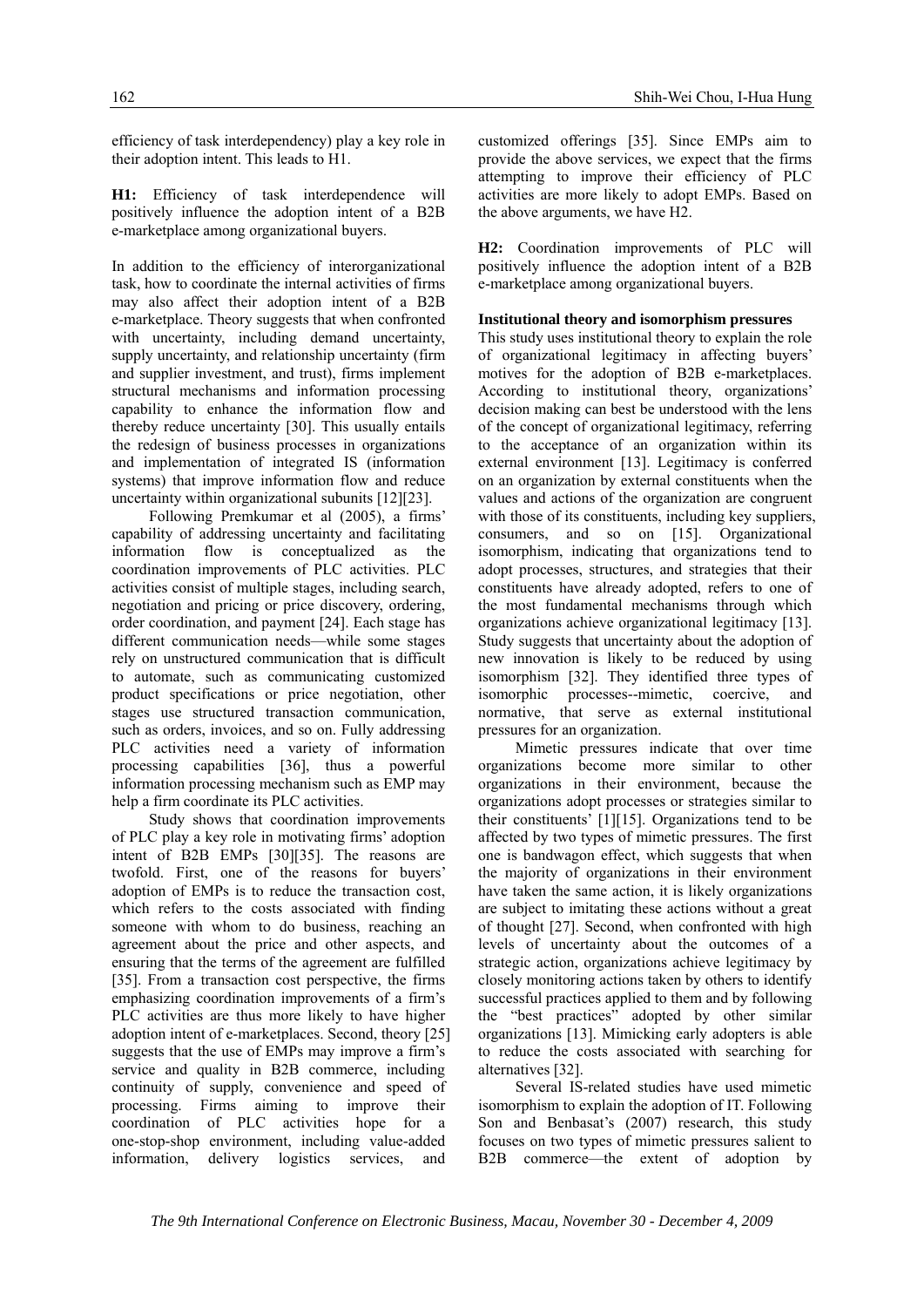competitors within an industry and the perceived success of competitor adopters.

Research shows that mimetic pressures have been used for attracting more participants and encouraging them to participate in the related-activities of EMPs [22][32]. Task interdependency and PLC activities refer to the processes and strategies essential to B2B commerce and their efficiency and effectiveness play a critical role in supply-channel performance [23][30]. Thus, we expect that the efficiency of task interdependency and the coordination improvements of PLC activities are likely to be affected by mimetic pressures. This leads to H3a and H3b.

**H3a:** Mimetic pressures will positively influence buyers' efficiency of task interdependence.

**H3b:** Mimetic pressures will positively influence buyers' coordination improvements of PLC.

Coercive pressures refer to the fact that firms are likely to be affected by both formal and informal pressures exerted by other firms on which they are dependent and by cultural expectations in the society within which firms function [15]. Formal and informal pressures may lead to soliciting compliance of an organization's stakeholders, including trading partners (e.g. customers and suppliers involved in performing interdependent tasks), investors, and government regulatory agencies [34]. Coercive pressures may take several forms, such as force, threats, and invitations of a firm's trading partners to the EMP [15]. Coercive pressures directly or indirectly affect a firm's adoption of EMPs and the strategies related to B2B commerce. In a private e-marketplace owned by a large firm, coercive pressures influence a firm's adoption and business processes directly, such as inviting trading partners to the e-marketplace or enforcement of cooperation between participants. In other types of EMPs such as intermediary marketplaces, dominant organizations in an industry may indirectly pressure others in the industry to follow the rules such as the process flow or PLC activities [42]. Research on the adoption of B2B e-marketplaces identifies the association between such indirect pressures and the successful deployment of nonprivate EMPs [32], suggesting that under the pressure of the dominant players in an industry, other firms are more willing to participate in EMPs and follow the rules established by the dominant players, such as the structures and strategies used in processing information, negotiation, payment, and delivery [42].

In B2B EMPs, when a dominant party with control over scarce and important resources demands its trading partners to adopt business practices or structures to server its interests, it is likely a target firm will comply with the demand to secure its access to these resources and to ensure better supply-channel performance [22]. In the context of

SCM, empirical studies [35][32][42] show that coercive pressures have a positive influence on the target firm's adoption, including structure and control of the fulfillment process, strategic partners network and so on. Extending this notation, we expect that coercive pressures positively affect the improvements in the efficiency of task interdependence and in the coordination of PLC activities, leading to H4a and H4b.

**H4a:** Coercive pressures will positively influence buyers' efficiency of task interdependence.

**H4b:** Coercive pressures will positively influence buyers' coordination improvements of PLC.

Normative pressures imply that strategic processes taken by organizations are subject to the values and norms shared among the members of their social networks [31]. Organizations' behavior is based on their beliefs about what members in their social networks view as appropriate [13]. Normative pressures can be derived from several sources, including trade and professional associations, accreditation agencies, and channel partners. Through direct and indirect interactions with others in EMPs, organizational decision makers learn how to deal with transactional processes and provide personalized and customized services, and understand what the desirable and undesirable consequences of certain organizational actions are [32][35]. This is similar to the notation of "informational social influence" proposed in the interpersonal relationship context, arguing that the value of an innovation relies heavily on social interactions between members of a social network  $[14]$ .

Since the primary aim of B2B EMPs is to support trading activities between buyers and sellers, trading partners' business practices are likely to affect a firm's decision to move toward the EMP. Theory suggests that the extent to which an e-marketplace is successful and valuable depends on the number of trading partners who have already adopted the EMP [17][28]. This assertion has been confirmed by Teo et al's (2003) study in the context of EDI. Empirical studies [33][42] show that normative pressures can be implemented in B2B e-marketplaces such as advertising the number of participants and the number of products listed, demonstrating various trade functions and the transactions volumes. When exposed to the above information from EMPs, nonadopters is likely to have adoption intent due to normative pressures. Son and Benbasat (2007) found that the extent of adoption by suppliers is positively associated with buyers' decisions to adopt B2B EMPs. Based on the above arguments, we propose that the more suppliers or partners in IOS have adopted the business practice, norms, or values of professionals regarding how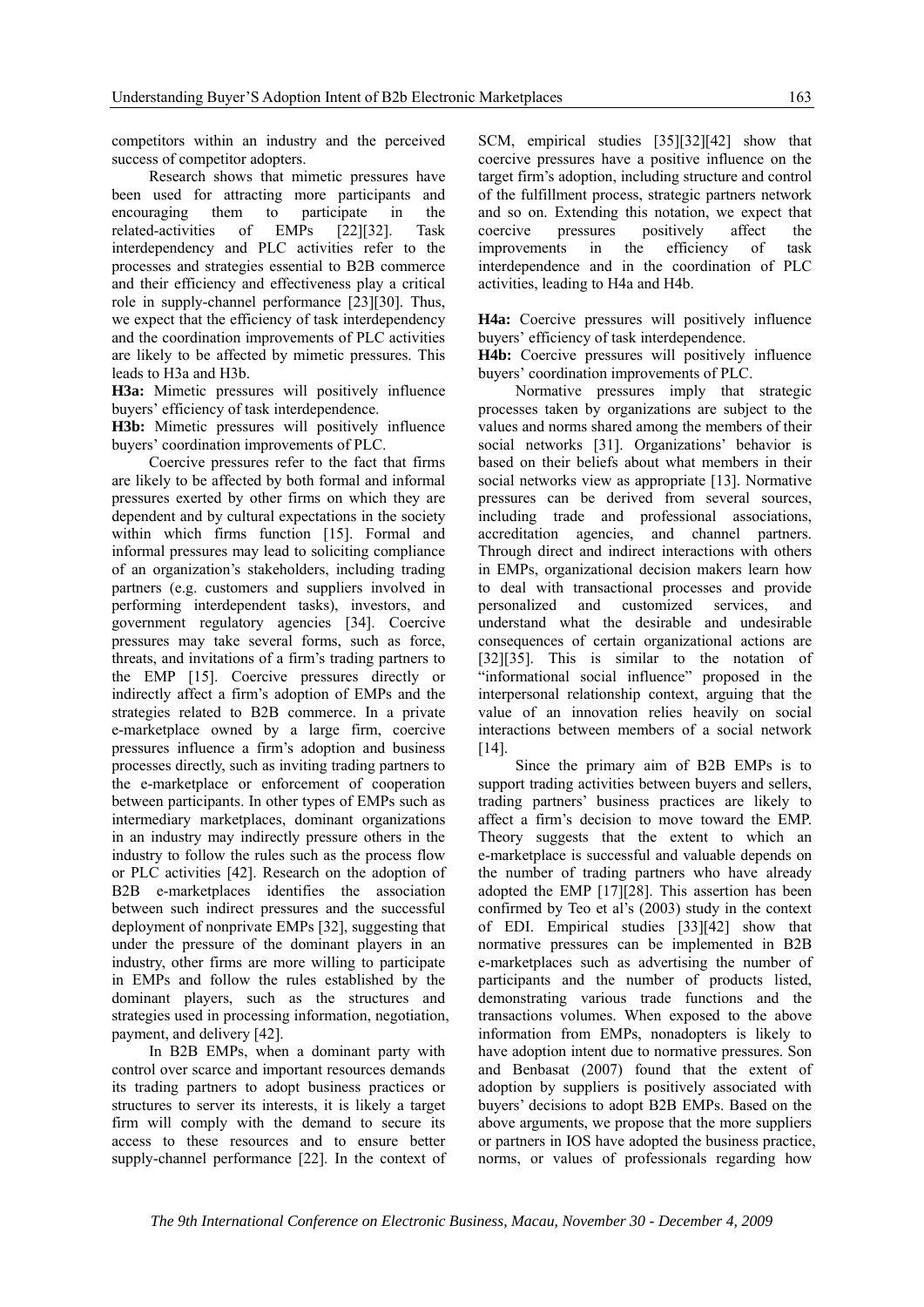work should be conducted in the context of B2B EMPs, the more buyers would focus on improving their efficiency of task interdependence and coordination of PLC, because these refer to the key business practices in e-marketplaces that buyers aim to address [23][30].

Normative pressures can also be derived from participation in trade and professional associations [37]. Organizational behavior is associated with normative rules such as active participation in a wide range of events, including conferences and educational programs organized by trade and professional associations [15]. The more individuals participate in the above events, or subscribe to the professional publications of these associations, the more likely they learn the prevalent norms and innovations in the institutional environments, which in turn affect their adoption of business practices [22][32]. In a SCM context, since task interdependence and PLC activities refer to the professionally appropriate practices that influence operational and strategic benefits of buyers [23], we expect that improving their performance is affected by the normative pressures, leading to H5a and H5b.

**H5a:** Normative pressures will positively influence buyers' efficiency of task interdependence.

**H5b:** Normative pressures will positively influence buyers' coordination improvements of PLC.

#### **Research methodology**

#### **Development of measures**

While SCM entails a dyadic environment, this study examines the phenomenon from the buyer's perspective in the dyad. To test the proposed model, we collected data from the firms that are in the preadoption period of B2B EMPs established for the industry (or potential adopters) in which they operate, using a survey questionnaire administered to members of the e-market association of Taiwan (EAT) between July 2008 to December 2008. We developed the items in the questionnaire by adapting measures that have been validated by prior work. All latent variables were measured with multiple items on five-point Likert scales, anchored with "strongly disagree" to "strongly agree."

The measures for the legitimacy-oriented constructs were directly adapted from prior studies [32][37] with some minor modifications, so that they were suitable for the context of this paper. The adoption intent for potential adopters was assessed with three-item measures adapted from Son and Benbasat (2007). The measures of coordination improvements of PLC and of efficiency of task interdependence were adapted from Premkumar et al. (2005) and Kim et al. (2006) respectively.

The draft questionnaire was pretested for face and content validity with two IS executives who have been involved in their firms' procurement activities and have considerable experience in EMPs. This procedure resulted in some modifications of the wording of several survey items and dropping 4 items. Then, pilot tests were conducted by selecting the respondents  $(N=55)$  who are currently the members of the EAT and their firms are in the preadoption period. Respondents of the pilot tests were asked not only to provide feedback and suggestions for improvement if the meaning of questionnaire was not clear, but also to answer all the questions by following the instructions that were given. A total of fifty respondents returned the completed questionnaires.

#### **Sample and data collection procedure**

A total of 500 potential respondents who are familiar with an organization's SCM activities were selected from a membership list of the EAT. Of the 500 potential respondents, 323 members' firms belong to the preadoption period. A sample frame of 55 randomly chosen members was used for the pilot test, and the remaining 268 members constituted a sample frame for the main study. We mailed them both a survey questionnaire and a cover letter endorsed by the president of the EAT to encourage members' participation in the survey. An online version of the questionnaire was also available so that respondents had an option to participate in the study either by mailing a completed survey questionnaire or by submitting the online version of the completed questionnaire.

A total of 97 respondents returned the questionnaire either by mail (74; 76.3%) or online (23; 23.7%), yielding a response rate of 30%, which is typical for similar surveys conducted in Taiwan. After discarding unusable responses, we obtained 79 useful responses. Because of no changes were made in the questionnaire after the pilot testing, ten responses from the pilot testing were added to the sample of this study. Thus, 89 responses were used in the subsequent analysis.

An array of industries and a fair distribution of responding organizations, in terms of size, were in our samples (see Table 1). These respondents came from potential adopter organizations, which were defined as organizations that were aware of B2B e-marketplaces operating in their industry, but these

| . .<br>Π. |  |
|-----------|--|

|  |  | Profile of organizations in the samples |
|--|--|-----------------------------------------|

| The couple of the contract of the contract of the second contract of the contract of the contract of the contract of the contract of the contract of the contract of the contract of the contract of the contract of the contr | <b>Potential adopters of</b><br>e-marketplaces (N=89) |                      |  |  |
|--------------------------------------------------------------------------------------------------------------------------------------------------------------------------------------------------------------------------------|-------------------------------------------------------|----------------------|--|--|
|                                                                                                                                                                                                                                |                                                       | Frequency Percentage |  |  |
| <b>Industry groups</b>                                                                                                                                                                                                         |                                                       |                      |  |  |
| Manufacturer                                                                                                                                                                                                                   | 20                                                    | 22.5                 |  |  |
| Electronics/semiconductor                                                                                                                                                                                                      | 16                                                    | 18.0                 |  |  |
| Information technology                                                                                                                                                                                                         | 21                                                    | 23.6                 |  |  |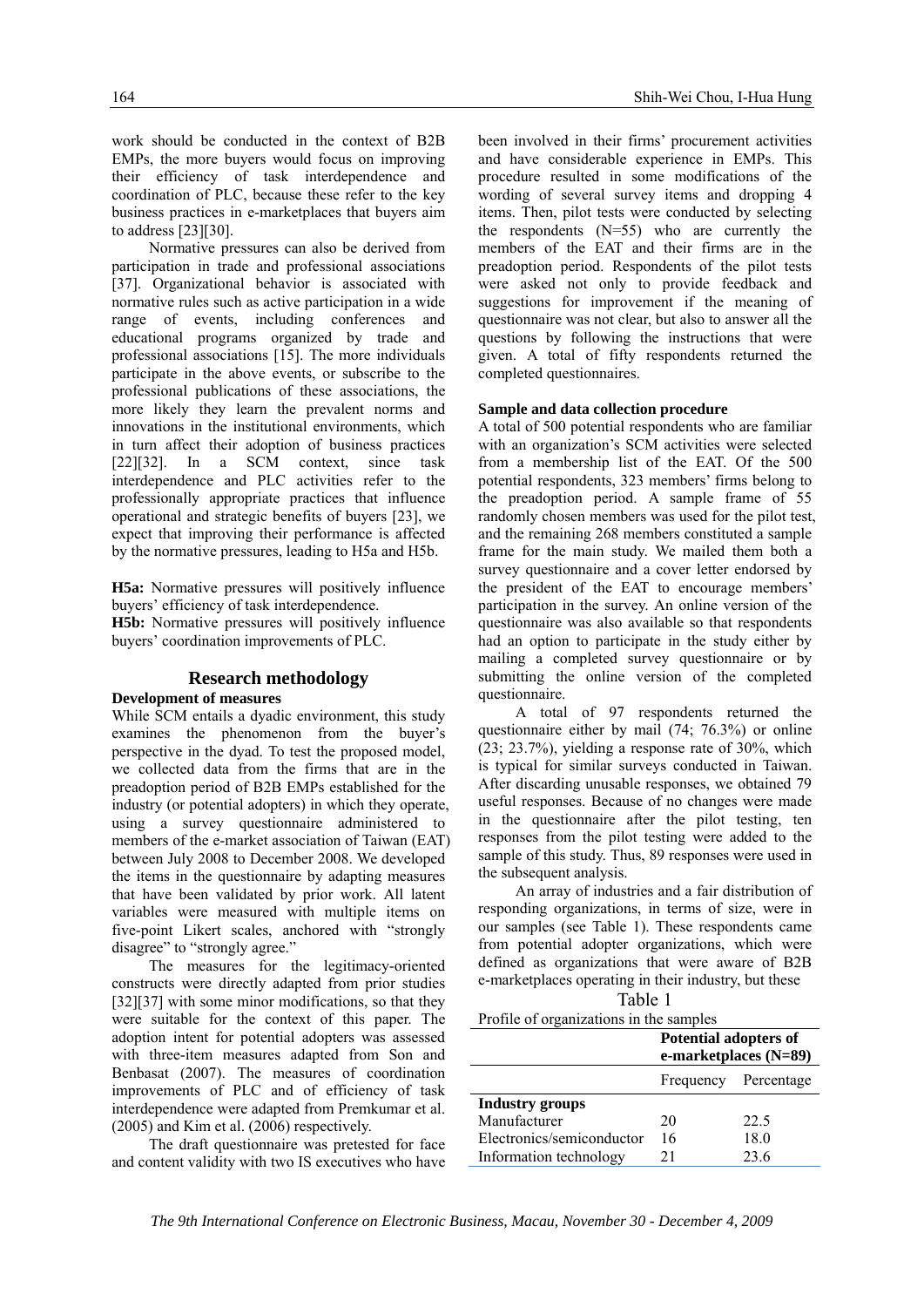| Transportation               | 3  | 3.4  |  |  |  |  |
|------------------------------|----|------|--|--|--|--|
| Construction/building        | 1  | 1.1  |  |  |  |  |
| Government                   | 2  | 2.2  |  |  |  |  |
| Metals/steel                 | 1  | 1.1  |  |  |  |  |
| Finance/insurance            | 4  | 4.5  |  |  |  |  |
| Petrochemistry/plastics      | 4  | 4.5  |  |  |  |  |
| Others                       | 17 | 19.1 |  |  |  |  |
| Annual sales revenue (in     |    |      |  |  |  |  |
| Taiwanese dollars)           |    |      |  |  |  |  |
| Less than \$100 millions     | 29 | 32.6 |  |  |  |  |
| \$100 millions--\$500        | 22 | 24.7 |  |  |  |  |
| millions                     |    |      |  |  |  |  |
| \$500 millions--\$1 billions | 10 | 11.2 |  |  |  |  |
| \$1 billions--\$5 billions   | 7  | 7.9  |  |  |  |  |
| More than \$5 billions       | 21 | 23.6 |  |  |  |  |
| <b>Number of employees</b>   |    |      |  |  |  |  |
| Less than 100                | 26 | 29.2 |  |  |  |  |
| 100-300                      | 24 | 27.0 |  |  |  |  |
| 300-500                      | 10 | 11.2 |  |  |  |  |
| 500-1000                     | 3  | 3.4  |  |  |  |  |
| More than 1000               | 26 | 29.2 |  |  |  |  |

firms had not adopted the e-marketplaces. In addition, nonresponse bias was assessed, using the procedure recommended by Armstrong and Overton (1977). No significant differences between the first third and the last third of the respondents were found on the key research variables, nor on other variables such as the size of the firms and the type of industry groups. Accordingly, there were no apparent problems that might skew responses.

#### **Data analysis**

The Partial Least Squares (PLS) approach to structural equation modeling was used to validate the proposed model, using PLS-Graph 3.0. Compared with covariance-based modeling approaches such as LISREL, a PLS approach is considered to be more suitable to model small- and medium-sized samples[10].

### Table 2

Composite Reliability, Average variance extracted

| Construct                                                      | Composite<br>reliability | Average<br>Variance<br>extracted | Cronbach's<br>Alpha |  |
|----------------------------------------------------------------|--------------------------|----------------------------------|---------------------|--|
| AI                                                             | 0.89                     | 0.74                             | 0.76                |  |
| TI                                                             | 0.87                     | 0.77                             | 0.70                |  |
| <b>PLC</b>                                                     | 0.88                     | 0.56                             | 0.83                |  |
| MP                                                             | 0.93                     | 0.77                             | 0.89                |  |
| CP                                                             | 0.84                     | 0.65                             | 0.72                |  |
| NP                                                             | 0.94                     | 0.80                             | 0.91                |  |
| Adoption intent (AI); Efficiency of task interdependence (TI); |                          |                                  |                     |  |

Coordination improvements of PLC (PLC); Mimetic pressure (MP); Coercive pressure (CP); Normative pressure (NP)

#### **Measurement model**

Following recommended two-stage analytical procedures [21], confirmatory factor analysis was first conducted to examine the measurement model; then, the structural relationships were evaluated.

To validate our measurement model, three types of validity were assessed—content validity, convergent

validity, and discriminant validity. Content validity was established by ensuring consistency between the measurement items and the extant literature. This was done by interviewing senior practitioners and pilot-testing the instrument. To validate convergent validity, we examined composite reliability and average variance extracted (AVE) from the measures [21]. Although many studies employing PLS have used 0.5 as the threshold measure of the reliability, 0.7 is a recommended value for a reliable construct [10]. As shown in Table 2, our composite reliability values range from 0.87 to 0.94. As to the AVE, a score of 0.5 indicates acceptability [18]. The AVE values in Table 2 range from 0.56 to 0.8, demonstrating the acceptability of AVE measures. Finally, we verified the discriminant validity of our instrument by examining the square root of AVE as suggested by Fornel and Larcker (1981). The result in Table 3 attests the discriminant validity—the square root of the AVE for each construct is greater than the levels of correlations involving the construct. Further, the results of the inter-construct correlations also show that each construct shares larger variance

|            | Composite regiability, <i>TVD</i> , Construct Correlation for Totential Peoplets |      |       |       |            |       |       |       |
|------------|----------------------------------------------------------------------------------|------|-------|-------|------------|-------|-------|-------|
| Construct  | Mean                                                                             | S.D. | Al    | TI    | <b>PLC</b> | MP    | CР    | NP    |
| AI         | 3.00                                                                             | 1.16 | 0.860 |       |            |       |       |       |
| TI         | 3.59                                                                             | 0.65 | 0.528 | 0.877 |            |       |       |       |
| <b>PLC</b> | 3.63                                                                             | 0.68 | 0.432 | 0.518 | 0.748      |       |       |       |
| <b>MP</b>  | 3.29                                                                             | 0.65 | 0.612 | 0.481 | 0.439      | 0.877 |       |       |
| CP         | 3.62                                                                             | 0.72 | 0.397 | 0.521 | 0.225      | 0.405 | 0.806 |       |
| NP         | 3.26                                                                             | 0.74 | 0.616 | 0.574 | 0.479      | 0.705 | 0.474 | 0.894 |

Table 3 Composite Reliability, AVE, Construct Correlation for Potential Adopters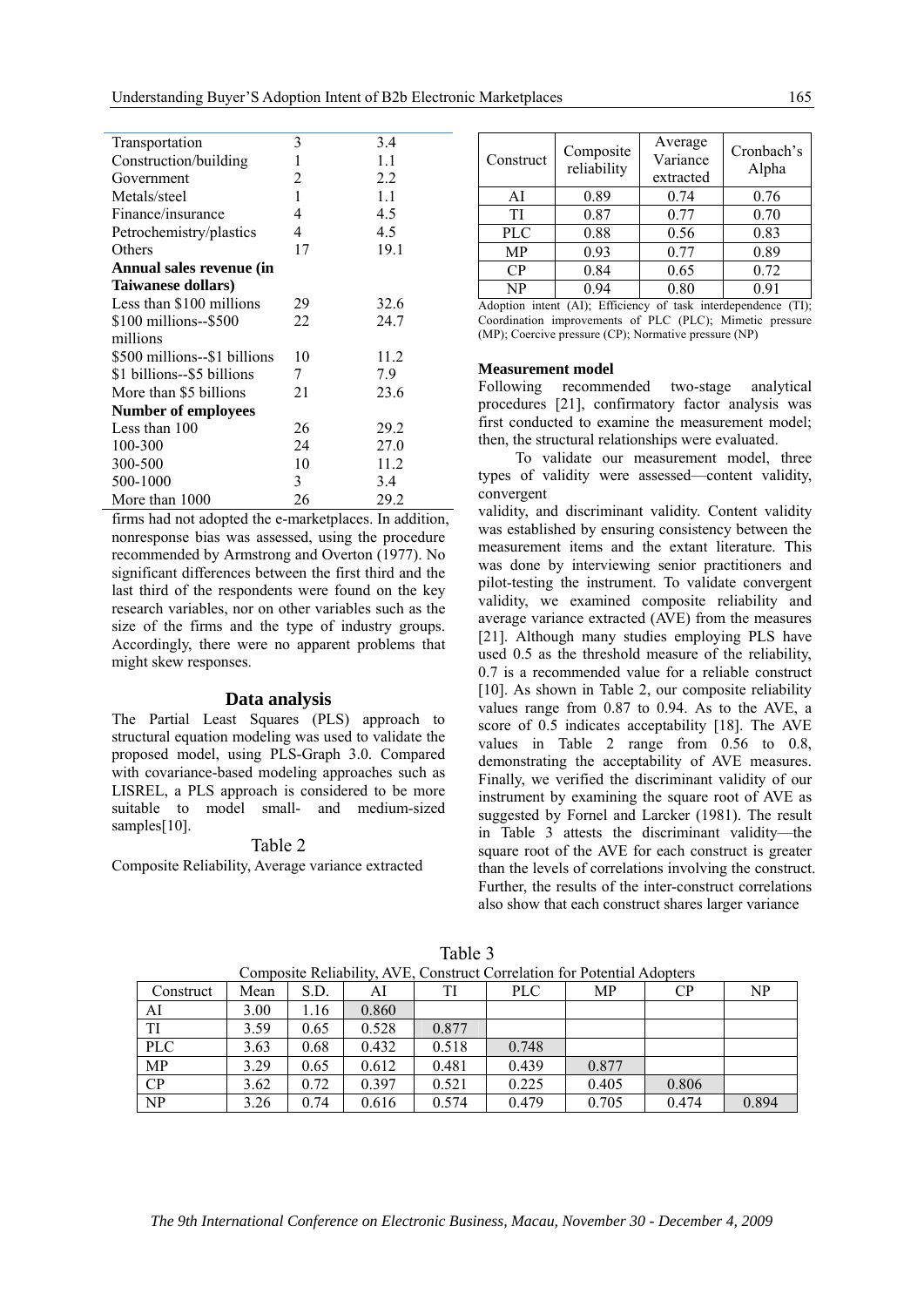with its own measures than with other measures—both loadings and cross-loadings confirm discriminant validity.

#### **Structural model**

The test of the structural model includes estimating the path coefficients, which indicate the strengths of the relationships between dependent and independent variables, and the  $R^2$ , which shows the amount of variance explained by the independent variable(s).  $R^2$ represents the predictive power of the model and interprets the same as in multiple regression. Based on a confidence estimation procedure other than the normal approximation, a bootstrap resampling procedure was used to generate t-statistics and stand error [10]. Resamples of 500 was chosen, indicating that sampling with replacement from the original sample set and this procedure continues to sample until it reaches the specified number of 500. The results of the path analysis are shown in Figure 2. As expected, the level of EMPs adoption intent were affected by both the efficiency of task interdependence ( $β=0.42$ ,  $p<0.01$ , H1) and the coordination improvements of PLC ( $\beta$ =0.22, p<0.01, H2) significantly, suggesting that both of the fundamental SCM tasks' performance (i.e. efficiency or coordination improvements) exert a significant influence on the EMPs adoption intent. Regarding the influence of legitimacy-related factors, efficiency of task interdependence is positively affected by coercive pressures  $(\beta=0.31, p<0.01, H4a)$  and normative pressures ( $β=0.35$ ,  $p<0.01$ , H5a), but not by mimetic pressures  $(\beta=0.11, H3a)$ . The coordination improvements of PLC are influenced by mimetic pressures  $(\beta=0.20, p<0.1, H3b)$  and normative pressures ( $\beta$ =0.35, p<0.01, H5b), but not by coercive pressures  $(\beta = -0.02, \text{H4b})$ .

To further examine the intermediate effect of both the efficiency of task interdependence and coordination improvements of PLC, we first tested the direct relationships, including a model of mimetic, coercive, and normative pressures predicting the adoption intent. The βs of mimetic, coercive, and normative pressures were 0.34 (p<0.01), 0.1 (p<0.05), 0.33 ( $p<0.01$ ) respectively, accounting for 32.7%. We then proceeded to see if there is a mediation effect by adding the intervening constructs (efficiency of task interdependence and coordination improvements of PLC). The foregoing constructs partially mediated the relationships between the mechanisms of organizational isomorphism (in terms of mimetic, coercive, and normative pressures) and adoption intent because the indirect paths were significant and the direct paths were lessened. Besides, the increase in  $R^2$  (i.e. from 0.33 to 0.47) perhaps shows that mimetic, coercive, and normative pressures are not the only variables that predict efficiency of task interdependence and coordination improvements of PLC.

### **Discussion, implications, and limitations**

Our study provides valuable insight into the adoption intent of EMPs, in terms of organizational isomorphism and the performance of the fundamental features of SCM tasks (i.e. PLC and channel interdependence). This is the first empirical study, to the best of our knowledge, explaining the motive for EMPs buyers' adoption intent from legitimacy-oriented and information processing perspectives. While our model was based on Son and Benbasat's (2007) research, including mimetic, coercive, and normative pressures, and adoption intent, we proposed an alternative way that may affect buyers' adoption intent—i.e. improving the efficiency of fundamental SCM tasks. In other words, we contended that buyers' EMPs adoption intent is affected not only by the organizational legitimacy, but also by whether EMPs improve the performance of fundamental features of SCM tasks. Our findings confirm that adoption intent is affected by both the efficiency of interdependence tasks and the coordination improvements of PLC, which in turn are



 $*_{p<0.1}$ ;  $*_{p<0.05}$ ;  $*_{p<0.01}$ 

Figure 2. Results of the model testing

*The 9th International Conference on Electronic Business, Macau, November 30 - December 4, 2009*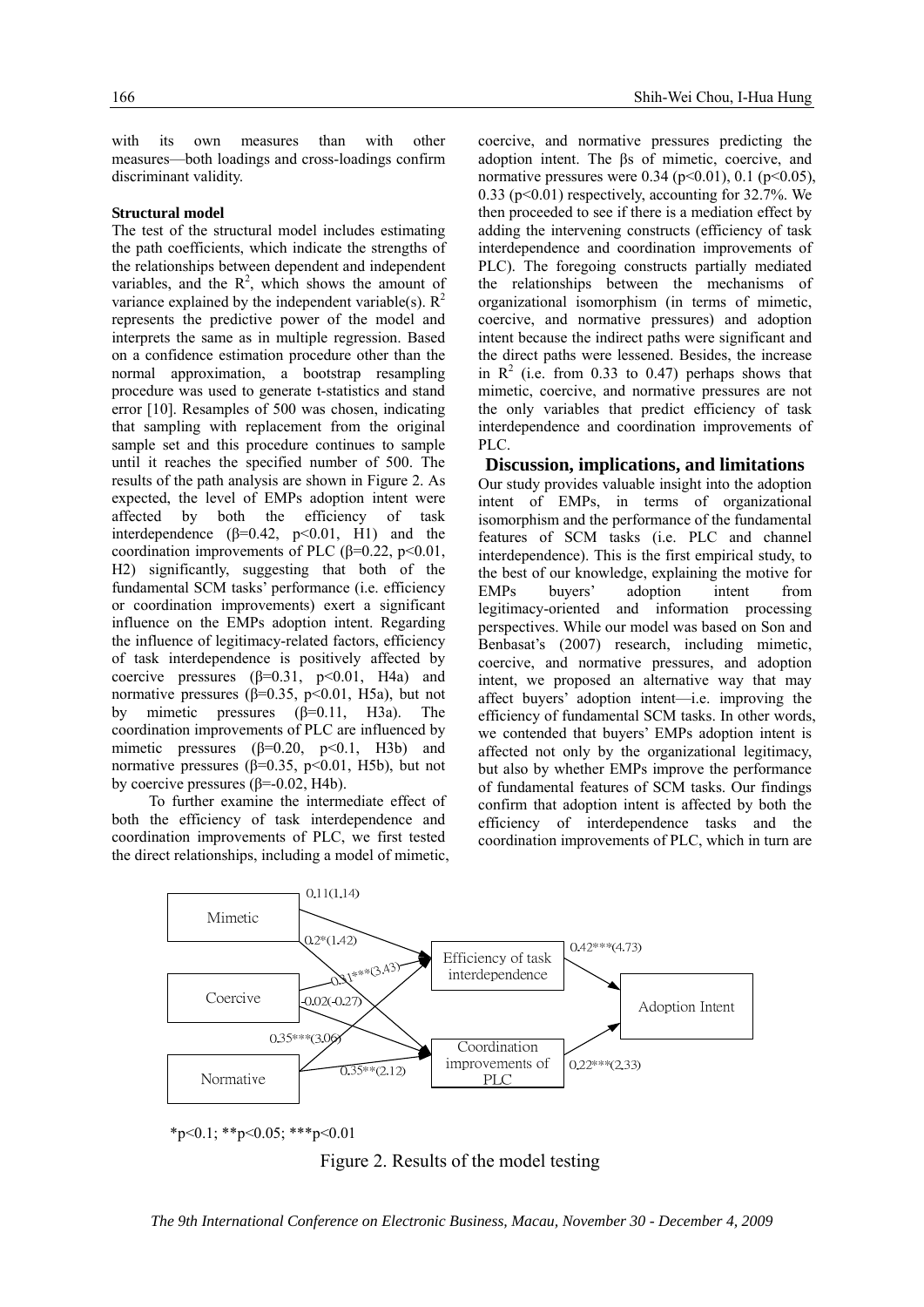influenced by most of the mechanisms of organizational isomorphism. The following sections elaborate on the implications of our findings.

## **Organizational legitimacy, task interdependence, PLC, and EMPs adoption intent**

From Figure 2, as expected, we found that both the efficiency of task interdependence and coordination improvements of PLC are positively associated with EMPs adoption intent. Three implications regarding the influence of the organizational legitimacy can be drawn. First, different types of institutional pressures exert different level of impact on the efficiency of fundamental features of SCM tasks. Normative pressures exert the most significant impact on the efficiency of task interdependence, while mimetic pressures have the least effect. This implies that different types of instructional pressures affect the efficiency of task interdependence differently. Our hypothesis on the relationship between mimetic pressures and task interdependence is not support. There are two possible explanations. First, when a firm faces interdependent tasks, they rely more on inter-organizational channels and shared norms (i.e. normative pressures), leading to adopting new practices which are consistent with the norms and values of its constituents in the institutional environment,. On the other hand, the efficiency of task interdependence is less likely to be affected by the perceived success of competitors' actions (or mimetic pressures) because mimetic pressures don't usually operate in inter-organizational relationships [22].

Second, regarding the influence of institutional pressures on the coordination improvements of PLC, normative pressures have the most impact, while coercive pressures have the least. This implies that normative pressures play a key role in affecting not only the performance of inter-organizational tasks (such as interdependence tasks) but also the coordination improvements of intra-organizational tasks (such as PLC activities) in SCM context. Our findings don't support the hypothesis on the relationship between coercive pressures and coordination improvements of PLC. The possible reason is that the EMPs of this study don't involve an extremely large firm (or a dominant organization), upon which other firms (focal firms) are dependent. Thus, certain strategic actions or institutional rules taken by dominant organizations in an industry don't make the focal firm perceive a high legitimate requirement for adopting EMPs.

Finally, concerning the mediation effect of the efficiency of SCM tasks, different types of institutional pressures exert different level of influence on adoption intent. First, mimetic pressures affect adoption intent either directly or indirectly through the coordination improvements of PLC. As noted before, the effect of mimetic pressures on

adoption intent was partially mediated by the efficiency of SCM tasks. This implies that adoption intent is not fully affected by the explicit benefits derived from PLC activities. Rather, implicit benefits derived from mimetic pressures also contribute to the EMPs adoption because mimicking behavior enables firms to minimize the costs associated with searching for alternatives and to follow the best practices adopted by other similar firms. In addition, our findings also show that mimetic pressures only affect the performance of PLC, their influence on interdependence tasks is not significant. This indicates that mimetic pressures don't exert the same influence on every kind of SCM tasks. For interdependence tasks, since the best practices that a firm can adopt depend on the type of channel interdependence (such as pooled interdependence) the firm is involved in, interdependence tasks are unlikely to be affected by mimetic pressures. Second, coercive pressures affect adoption intent either directly or indirectly through the efficiency of task interdependence. The relationship between coercive pressures and adoption intent is partially mediated by the efficiency of SCM tasks. These findings confirm that organizations are likely to be subjected to formal and informal pressures exerted on organizations by other organizations upon which they are dependent. This is the possible reason why the performance of interdependent tasks is more likely to be affected by coercive pressures, but coordination improvements of PLC are not. Finally, normative pressures affect adoption intent either directly or indirectly through improving the performance of SCM tasks, including interdependent tasks and PLC activities. Our results attest that strategic processes taken by organizations are affected either by inter-organizational shared norms or by intra-organizational decision making, which in turn influence the organization's performance of interdependent tasks and PLC activities respectively. Our model also shows among the three institutional pressures, normative pressures exert the most significant influence on the benefits of SCM tasks, which in turn affect adoption intent.

#### **Limitations and future research**

This study has three limitations. First, we emphasized a limited number of variables that may affect EPMs adoption intent. Although these factors play a critical role in affecting EMPs adoption intent, other factors such as power, and trust may influence EMPs adoption. Second, this study considered the adoption intent from legitimacy-oriented and information processing perspectives of ERPs, other perspectives may also affect the adoption intent such as efficiency-oriented and non-contractibility (in terms of responsiveness, technology investment and so on) perspectives. Future study may take these variables into consideration. Finally, the usually limitations of cross-sectional surveys are ascribed to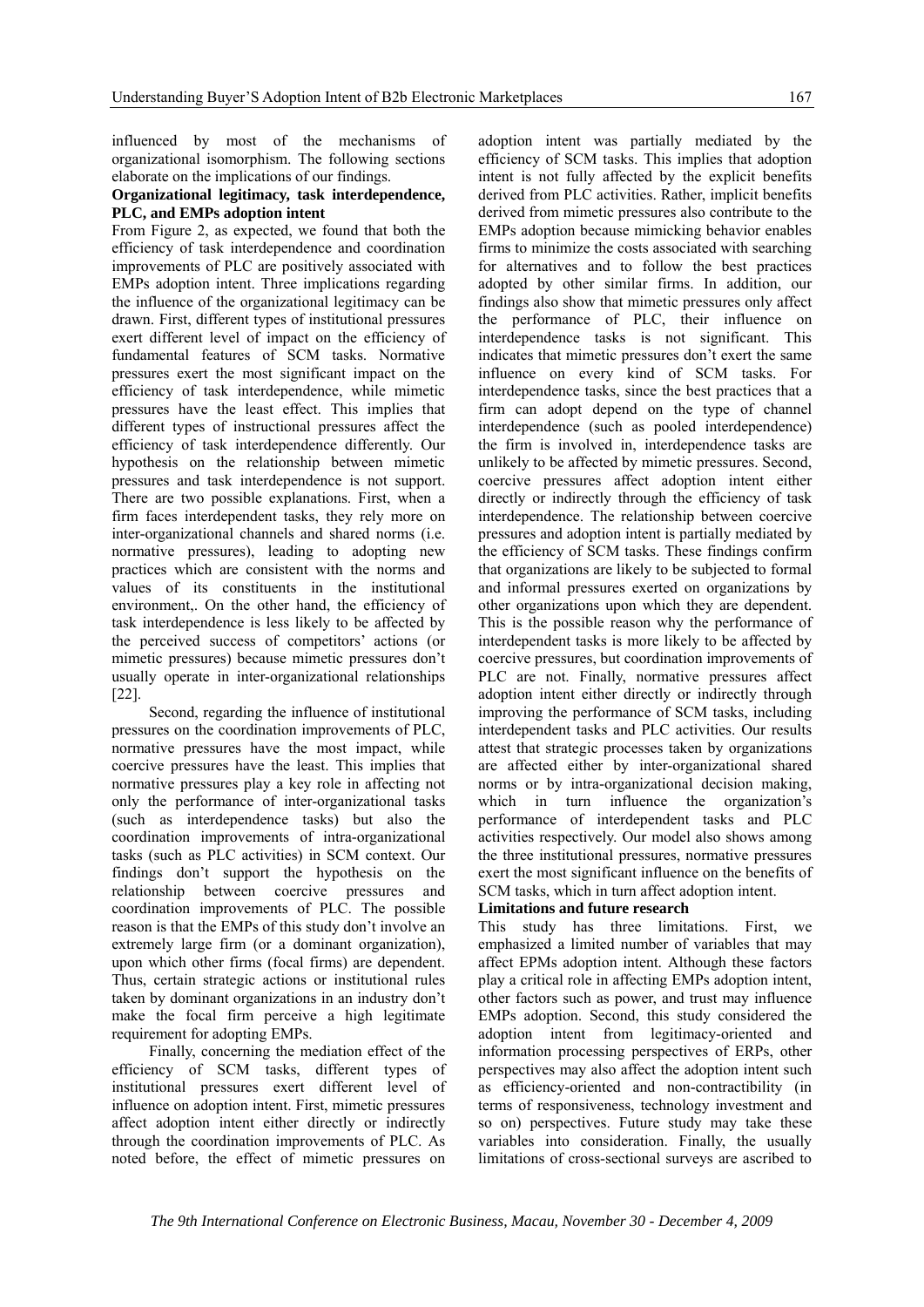lack of causality, as is this study. In-depth process-oriented research design based on institutional pressures and information processing theory may help us understand why different types of institutional pressures cause the performance of SCM tasks (interdependence tasks and PLC activities) to increase/decrease. This is the important issue that should be addressed in the future.

#### **Implications for practice and theory**

From the theoretical perspective, our research extends current understanding of drivers for EMPs adoption intent. In particular, we differentiate different types of institutional pressures and assess their varying effects on benefits of SCM tasks and EMPs adoption intent. Prior research on IS tend to consider the impact of institutional pressures on adoption intent and ignore how the benefits of SCM tasks mediate the above relationship. In contrast, our study helps delineate the relationships among different types of institutional pressures, benefits of SCM tasks focused on inter-organizational channels (i.e. interdependent tasks) and intra-organization decision making (i.e. PLC activities), and adoption intent. Because EMPs refer to a special type of IS innovation, involving both inter-organizational and intra-organizational activities, integrating buyers perceived institutional pressures and the benefits of SCM tasks in a single model may shed new light on our understanding of drivers for EMPs adoption intent. Ignoring the mediating role of the benefits of SCM tasks may lead to inaccurate research results.

This study has implications for practice. Millions of dollars have been invested in IS to help firms gain competitive benefits. However, these investments may not reach their highest level of profits if firms don't integrate their internal activities across organizational boundaries, and leverage IS to achieve operational and strategic benefits so that the performance of SCM tasks, such as interdependent tasks and PLC activities can be improved effectively. Therefore, it is critical for the potential of EMPs adopters to use institutional pressures such as participating in professional and trade associations, or understanding the extent of adoption by suppliers (i.e. normative pressures) to facilitate the fulfillment of SCM tasks. Our findings provide EMPs adopters with useful guidance and knowledge. It is important for managers to realize the different effect of institutional pressures on SCM tasks. Based on our results, firms should focus on coercive and normative pressures when implementing interdependent tasks, and on mimetic and normative when addressing PLC issues.

#### **Reference**

[1] Abrahamson, E. and Rosenkopf, L. Instituti onal and Competitive Bandwagons — Usin g Mathematical Modeling as a Tool to Exp lore Innovation Diffusion, *Academy of Man* *agement Review*, 18(3), 1993, pp.517.

- [2] Ante, S. E. and Weintraub, A. Why B2B I s A Scary Place To Be: Too Many Busines s-to-Business Forums Are Chasing Too Few Dollars, *Business Week*, 2000, pp.34-37.
- [3] Armstrong, J. S., and Overton, T. S. Estim ating Nonresponse Bias in Mail Surveys, *Jo urnal of Marketing Research*, 14(3), 1977, pp.396-402.
- [4] Babbie, E. R. *Survey Research Methods*, Be lmont, CA: Wadsworth, 1973.
- [5] Bakos, Y. A Strategic Analysis of Electroni c Marketplaces, *MIS Quarterly*, 15(3), 1991, pp.295-310.
- [6] Bakos, J. Reducing Buyer Search Costs: Im plications for Electronic Marketplaces, *Man agement Science*, 43(12), 1997, pp.1676-16 92.
- [7] Bensaou, M., and Venkatraman, N. Configu rations of Inter-Organizational Relationships: A Comparison Between U.S. and Japanese Automakers, *Management Science*, 41(9), 1 995, pp.1471-1492.
- [8] Bensaou, M. and Venkatraman, N. Inter-Org anizational Relationships and Information Te chnology: A Conceptual Synthesis and A R esearch Framework, *European Journal of In formation Systems*, 5(1), 1996, pp.84-91.
- [9] Bowersox, D., Closs, D., and Cooper, B. *S upply Chain Logistics Management*, New Y ork: McGraw-Hill, 2002.
- [10] Chin, W. W. *The Partial Least Squares Ap proach to Structural Equation Modeling*, In G. A. Marcoulides (ed.), Modern Methods for Business Research. London: Lawrence Erlbaum, 1998, pp.295-336.
- [11] Chwelos, P., Benbasat, I., and Dexter, A. S. Research Report: Empirical Test of an ED I Adopting Model, *Information Systems Res earch*, 12(3), 2001, pp.304-321.
- [12] Daft, R. L. *Organization Theory and Desig*  $n$ ,  $7<sup>th</sup>$  ed. South-Western College Publishing, Cincinnati, OH, 2001.
- [13] Deephouse, D. L. Does Isomorphism Legiti mate?, *Academy of Management Journal*, 3 9(4), 1996, pp.1024-1039.
- [14] Deutsch, M. and Gerard, H. B. A Study of Normative and Informational Social Influe nces Upon Individual Judgment, *Journal of Abnormal and Social Psychology*, 51(4), 1 955, pp.629-636.
- [15] Dimaggio, P. J. and Powell, W. W. The Iro n Cage Revisited—Institutional Isomorphism and Collective Rationality in Organizationa l Fields, *American Sociological Review*, 48 (2), 1983, pp.147-160.
- [16] Dong, S., Xu, S. X., and Zhu, K. X. Infor mation Technology in Supply Chains: The